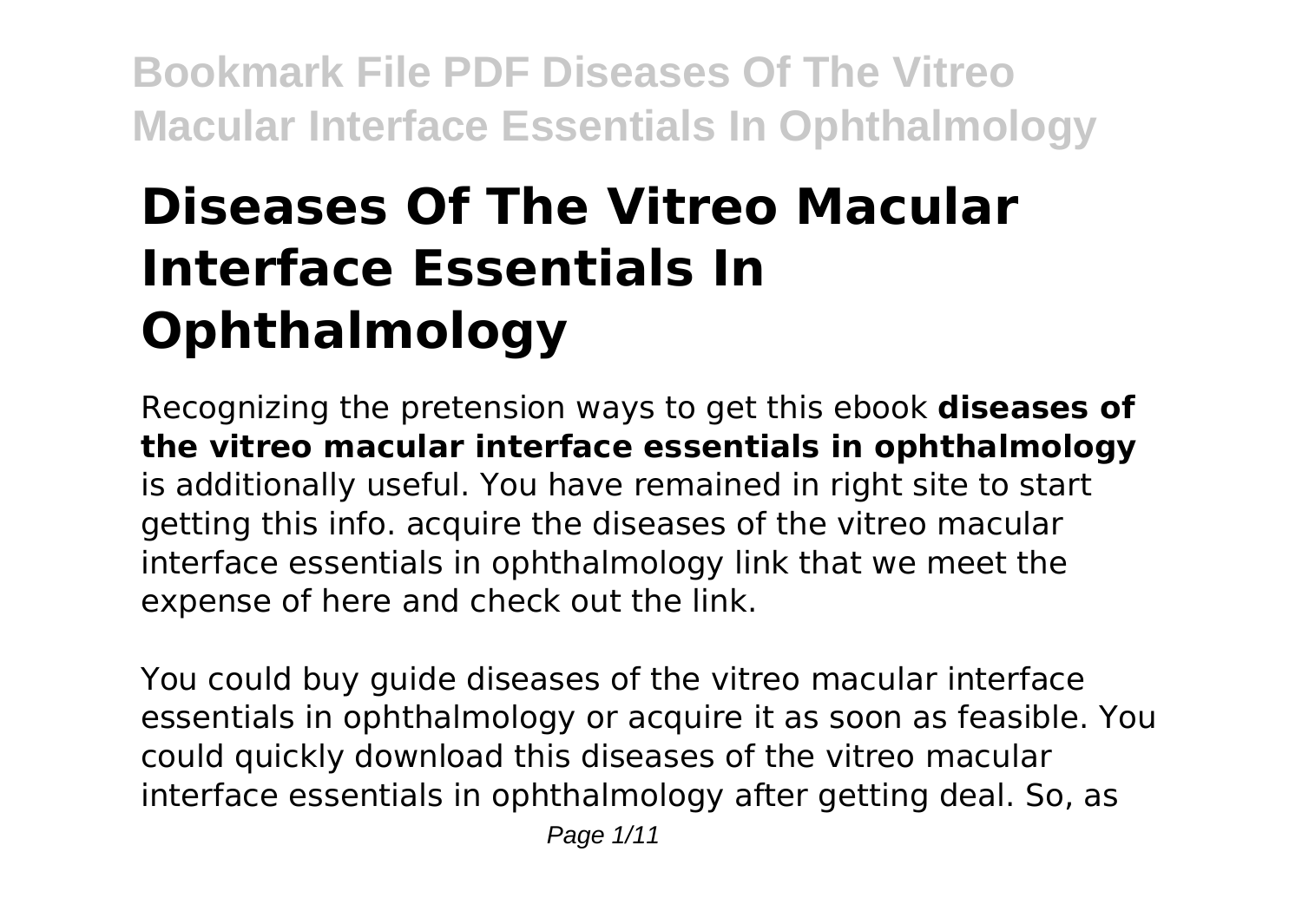soon as you require the books swiftly, you can straight get it. It's fittingly categorically easy and appropriately fats, isn't it? You have to favor to in this circulate

DailyCheapReads.com has daily posts on the latest Kindle book deals available for download at Amazon, and will sometimes post free books.

#### **Diseases Of The Vitreo Macular**

Disease of the vitreo-macular interface is characterized by vitreomacular adhesion (VMA), which can lead to abnormal forces on the retina termed vitreo-macular traction (VMT). This combination of VMA and VMT can itself cause impairment of vision and is implicated in a variety of disorders, including wet age-related macular degeneration, diabetic retinopathy, macular edema, and macular hole.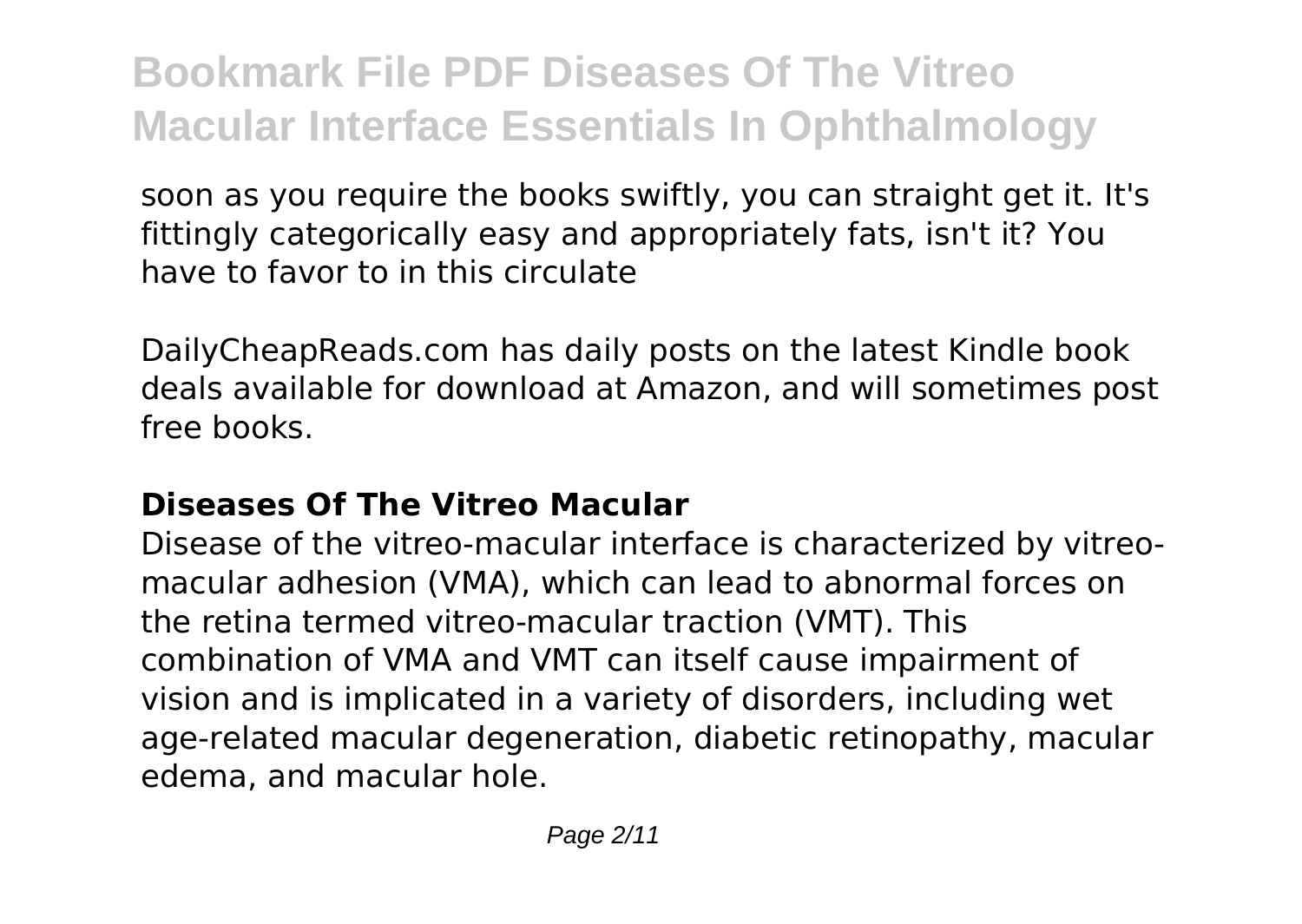#### **Diseases of the Vitreo-Macular Interface | SpringerLink**

1. Klin Monbl Augenheilkd. 1999 May;214(5):305-10. [Diseases of the vitreo-macular interface]. [Article in German] Koerner F(1), Garweg J. Author information: (1)Abteilung für Erkrankungen der hinteren Augenabschnitte, Universitäts-Augenklinik, Inselspital, CH-3010 Bern. BACKGROUND: A pathological vitreomacular adhesion is a common pathogenetic mechanism of various clinical entities such as ...

#### **[Diseases of the vitreo-macular interface].**

Vitreomacular adhesion (VMA) is a human medical condition where the vitreous gel (or simply vitreous, AKA vitreous humour) of the human eye adheres to the retina in an abnormally strong manner. As the eye ages, it is common for the vitreous to separate from the retina. But if this separation is not complete, i.e. there is still an adhesion, this can create pulling forces on the retina that may  $\ldots$  Page 3/11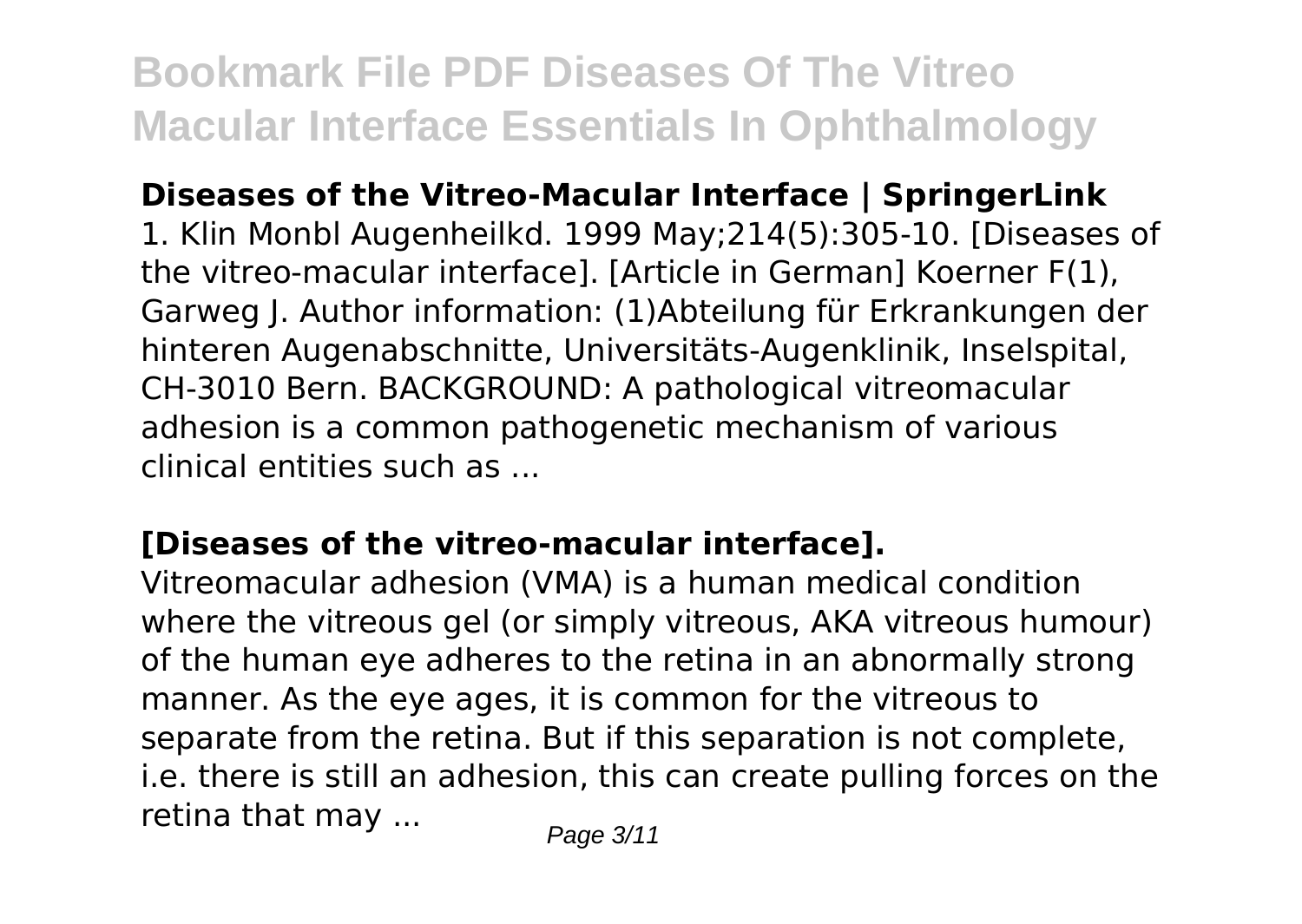#### **Vitreomacular adhesion - Wikipedia**

Disease. Vitreomacular traction (VMT) syndrome is a disorder of the vitreo-retinal interface characterized by: (i) an incomplete posterior vitreous detachment (PVD), (ii) an abnormally strong adherence of the posterior hyaloid face to the macula and

#### **Vitreomacular Traction Syndrome - EyeWiki**

Vitreomacular adhesion-related disorders could potentially cause rapid deterioration of vision and ocular function. This new study examines the pathophysiology of these disorders and how they can ...

#### **Vitreomacular Interface Diseases - Medscape**

In this manuscript, we will explore the diagnosis and management of abnormal vitreomacular interfaces diseases such as vitreomacular adhesion (VMA), vitreomacular traction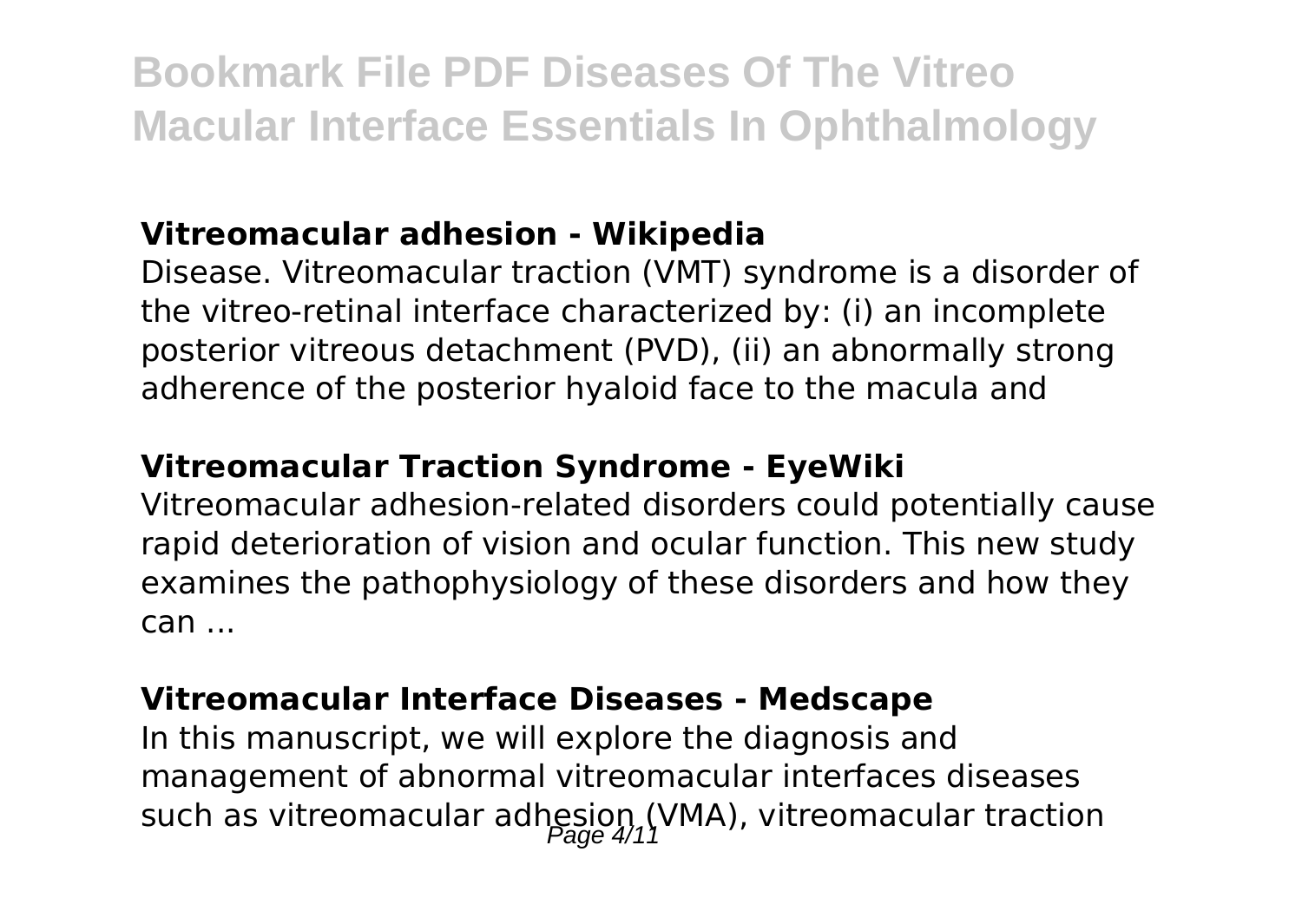(VMT), epiretinal membrane (ERM), full-thickness macular holes (FTMH), and lamellar holes and pseudoholes ().Download : Download full-size image Fig. 1.

#### **Vitreomacular interface diseases: Diagnosis and management ...**

The resulting condition is called vitreomacular traction (VMT) syndrome. VMT syndrome can lead to different maculopathies or disorders in the macular area (at the center of the retina), such as full- or partial-thickness macular holes, epiretinal membranes, and cystoid macular edema.

#### **Vitreomacular Traction Syndrome - The American Society of ...**

What causes vitreomacular traction? VMT is usually caused by part of the vitreous remaining stuck to the macula during a posterior vitreous detachment. In healthy eyes, VMT is not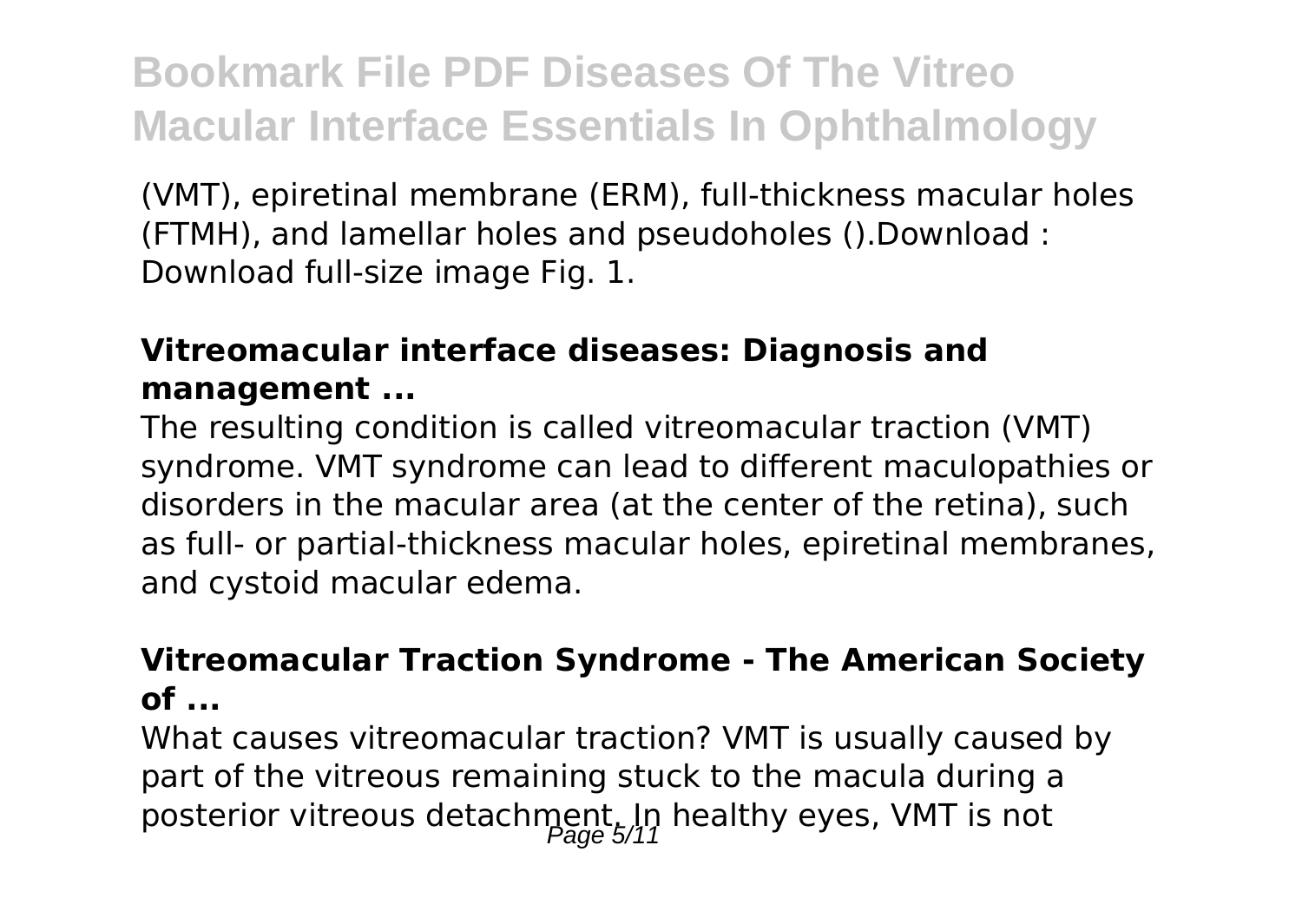common. People with certain eye diseases may be at a higher risk for VMT, including those with: high myopia (extreme nearsightedness)

#### **What is Vitreomacular Traction? - American Academy of**

**...**

Vitreomacular adhesion (VMA) can be serious, but it's treatable. It involves two parts of your eye. One is the vitreous, or the "jelly" part that fills the eyeball.

#### **Vitreomacular Adhesion: What It Is, What to Watch For**

Retinal diseases vary widely, but most of them cause visual symptoms. Retinal diseases can affect any part of your retina, a thin layer of tissue on the inside back wall of your eye. The retina contains millions of light-sensitive cells (rods and cones) and other nerve cells that receive and organize visual information.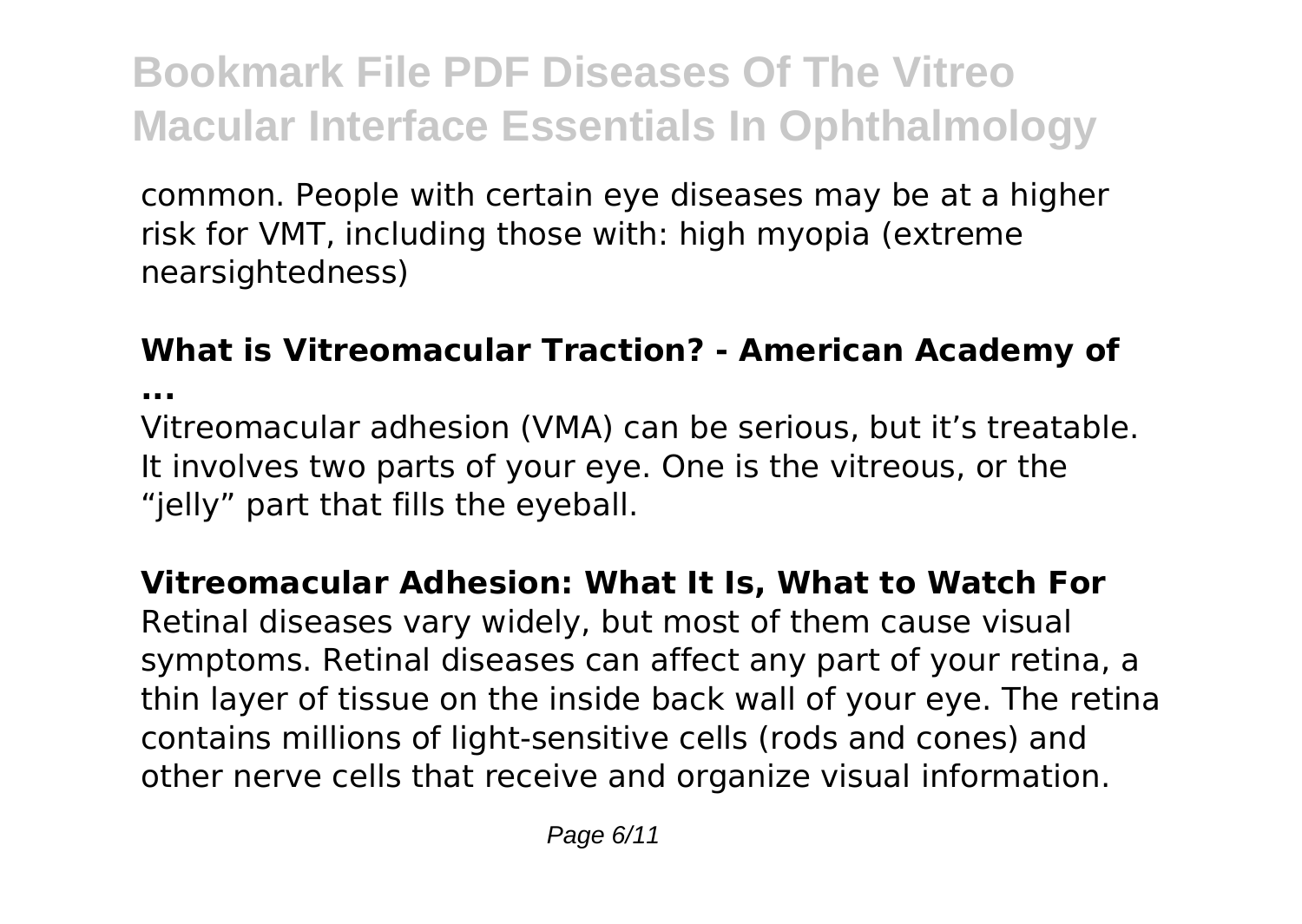**Retinal diseases - Symptoms and causes - Mayo Clinic**

This clinically oriented book is the first to be devoted wholly to the diagnosis and treatment of vitreo-macular interface disease, characterized by a combination of vitreo-macular adhesion (VMA) and vitreo-macular traction (VMT) that is implicated in a variety of disorders. World-renowned experts

**Diseases of the Vitreo-Macular Interface | Aniz Girach ...**

Vitreomacular Adhesion (VMA) is an eye condition related to aging that can lead to complications and vision loss. Learn about diagnosis, treatment options and more by scheduling an eye exam with the Retina Consultants of Southwest Florida serving Fort Myers, Naples, Cape Coral and the surrounding communities.

#### **Vitreomacular Adhesion - Retina Consultants**

springer, This clinically oriented book is the first to be devoted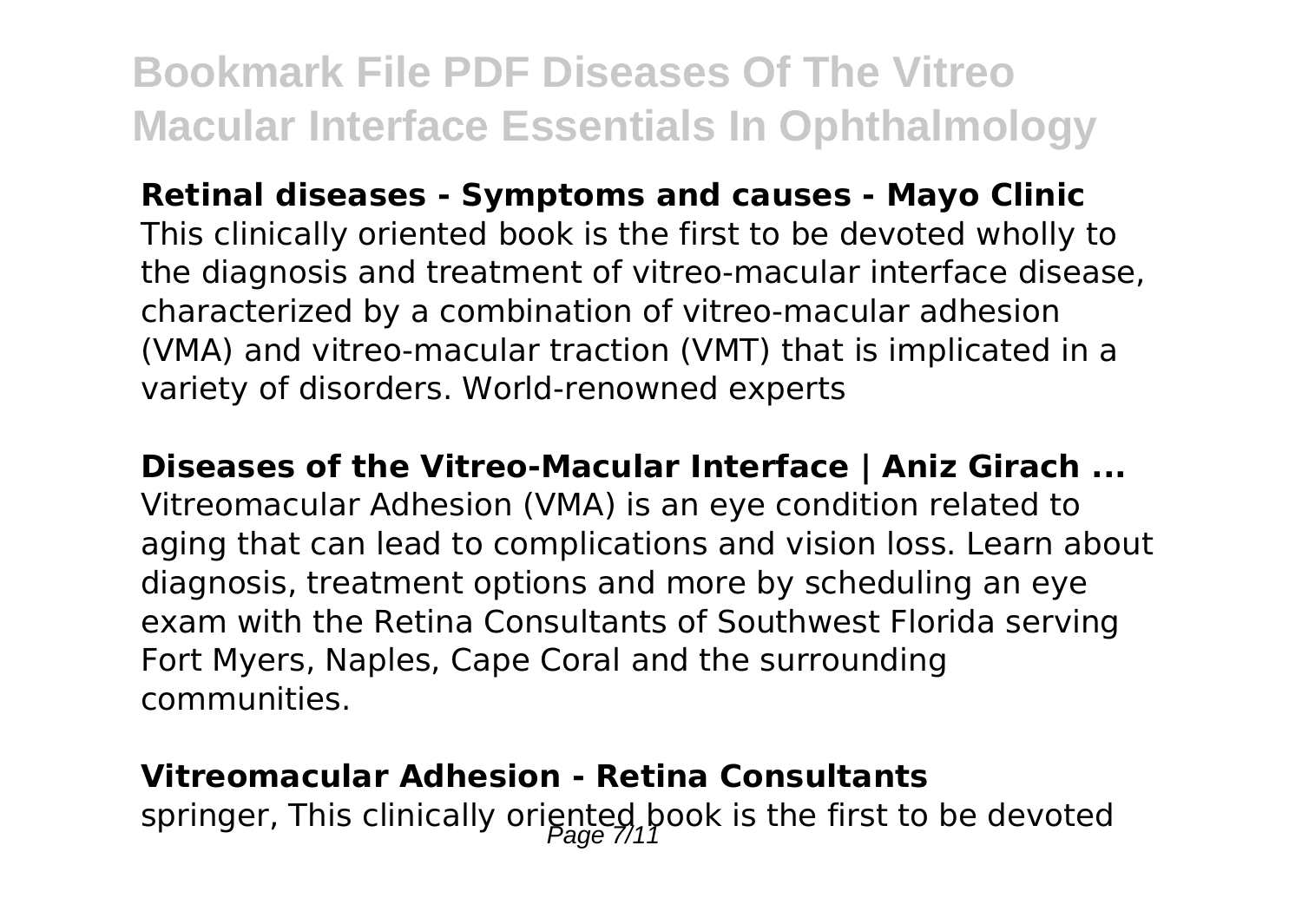wholly to the diagnosis and treatment of vitreo-macular interface disease, characterized by a combination of vitreo-macular adhesion (VMA) and vitreo-macular traction (VMT) that is implicated in a variety of disorders. World-renowned experts in the field discuss epidemiologic, anatomic, and physiologic aspects, document the ...

#### **Diseases of the Vitreo-Macular Interface - springer**

Diseases of the Vitreo-Macular Interface Colin A. McCannel MD , FACS (auth.) , Aniz Girach , Marc D. de Smet (eds.) This clinically oriented book is the first to be devoted wholly to the diagnosis and treatment of vitreo-macular interface disease, characterized by a combination of vitreo-macular adhesion (VMA) and vitreomacular traction (VMT) that is implicated in a variety of disorders.

### **Diseases of the Vitreo-Macular Interface | Colin A ...**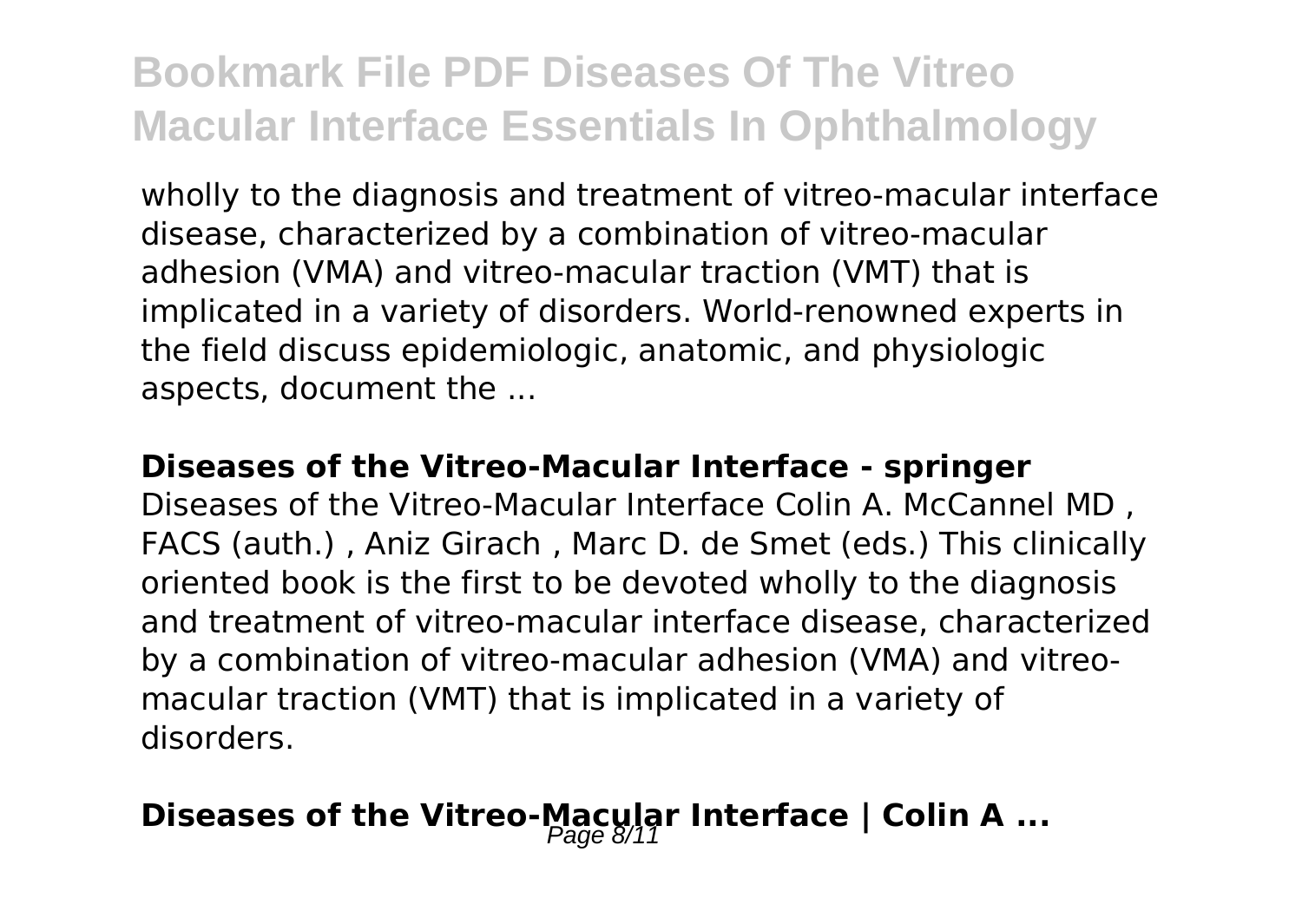How common is Vitreomacular Traction Syndrome? VMT just takes place in about 1 in 4400 individuals. The incident of VMT in patients with diabetic retinopathy, age-related macular degeneration, and other macular diseases is much higher. It occurs in women slightly regularly than males and can happen at any age, in any race.

### **Vitreomacular Traction Syndrome: Causes and Treatment**

**...**

How common is Vitreomacular Traction Syndrome? VMT only occurs in about 1 in 4400 people. The occurrence of VMT in patients with diabetic retinopathy, age-related macular degeneration, and other macular diseases is much higher. It occurs in women slightly more often than men and can happen at any age, in any race.

### Vitreomacular Traction Syndrome | MaculaCenter.com